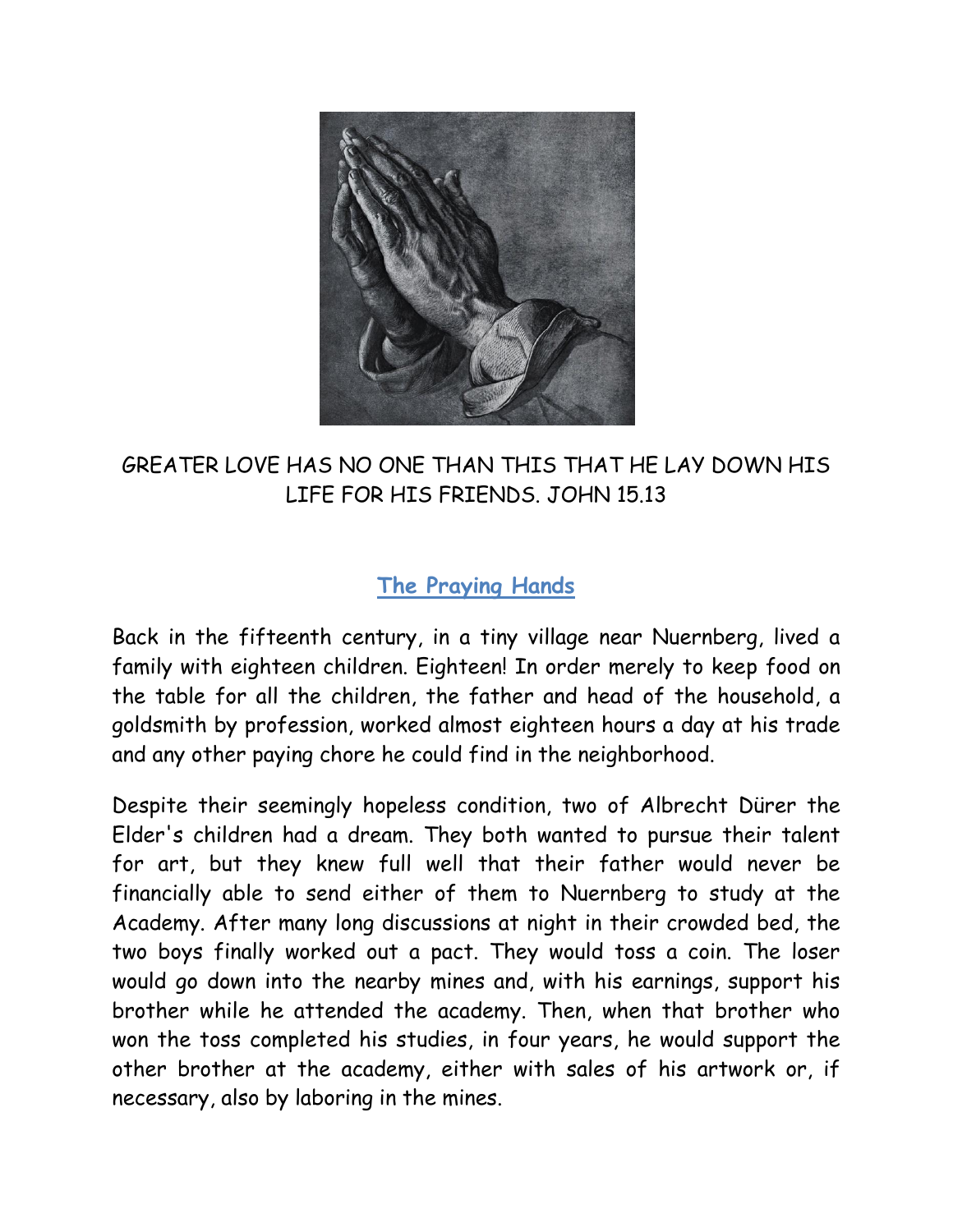They tossed a coin on a Sunday morning after church. Albrecht Dürer won the toss and went off to Nuernberg. Albert went down into the dangerous mines and, for the next four years, financed his brother, whose work at the academy was almost an immediate sensation. Albrecht's etchings, his woodcuts, and his oils were far better than those of most of his professors, and by the time he graduated, he was beginning to earn considerable fees for his commissioned works.

When the young artist returned to his village, the Dürer family held a festive dinner on their lawn to celebrate Albrecht's triumphant homecoming. After a long and memorable meal, punctuated with music and laughter, Albrecht rose from his honored position at the head of the table to drink a toast to his beloved brother for the years of sacrifice that had enabled Albrecht to fulfill his ambition. His closing words were, "And now, Albert, blessed brother of mine, now it is your turn. Now you can go to Nuernberg to pursue your dream, and I will take care of you."

All heads turned in eager expectation to the far end of the table where Albert sat, tears streaming down his pale face, shaking his lowered head from side to side while he sobbed and repeated, over and over, "No ...no ...no ...no."

Finally, Albert rose and wiped the tears from his cheeks. He glanced down the long table at the faces he loved, and then, holding his hands close to his right cheek, he said softly, "No, brother. I cannot go to Nuernberg. It is too late for me. Look ... look what four years in the mines have done to my hands! The bones in every finger have been smashed at least once, and lately I have been suffering from arthritis so badly in my right hand that I cannot even hold a glass to return your toast, much less make delicate lines on parchment or canvas with a pen or a brush. No, brother ... for me it is too late."

One day, to pay homage to Albert for all that he had sacrificed, Albrecht Dürer painstakingly drew his brother's abused hands with palms together and thin fingers stretched skyward. He called his powerful drawing simply